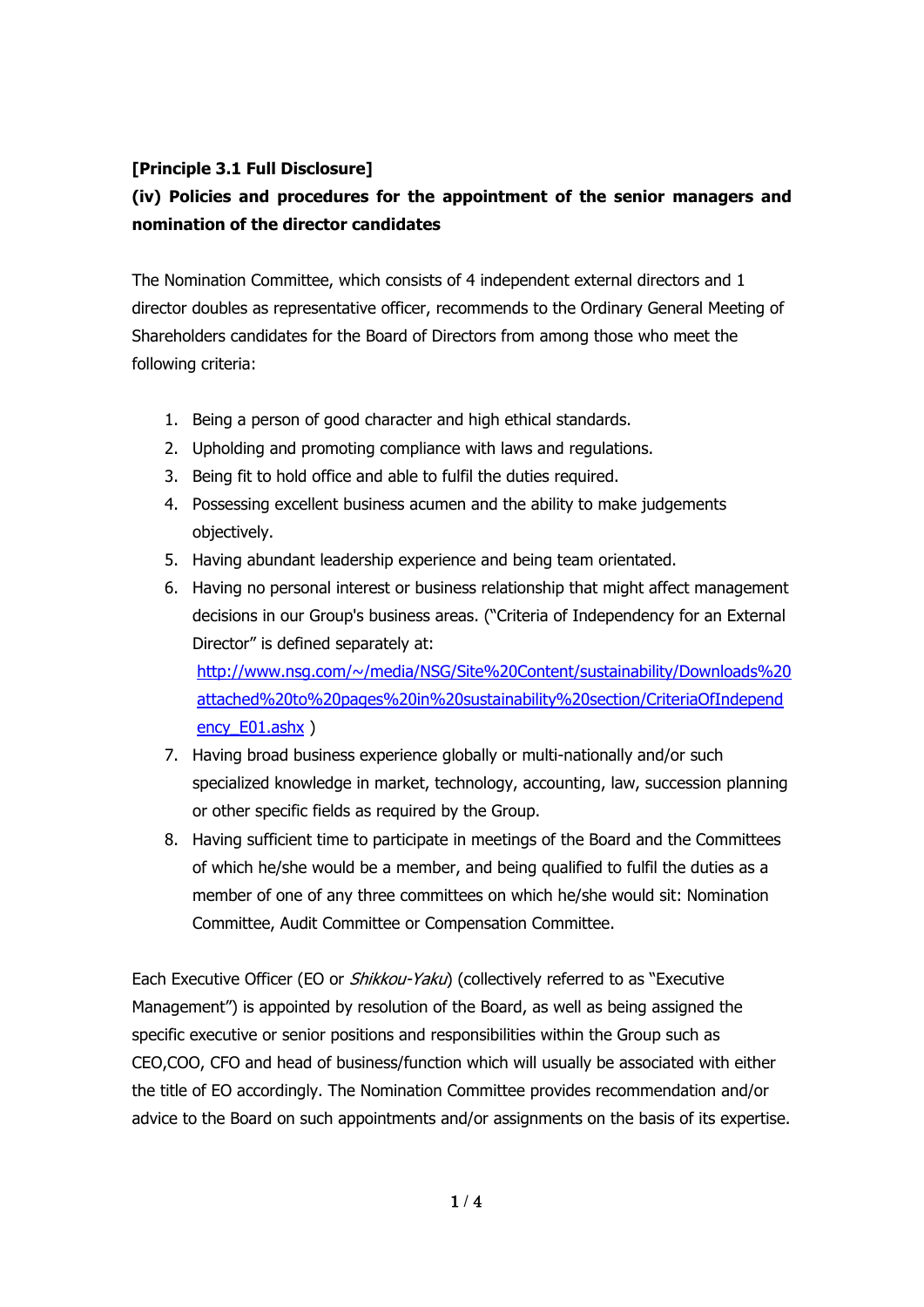Prior to the appointment and/or assignment of each candidate, a comprehensive review of the candidate's proven performance to date, potential caliber as a leader, and commitment to the Group's future direction, Values & Principles like "Our Vision" and communications with Stakeholders and Competencies is completed.

The term of office of Executive Officers is one year. Election or re-election of all Executive Officers shall be reviewed annually. As regards the other senior management, individual performance reviews will also be carried out annually within the appraisal process.

The Group, as a global company, recognizes that we face retention risks with management talent. The Group aims to minimize such risks through the annual review of succession plans implementing talent development activities in a planned manner and offering challenging career development opportunities.

# **(v) Explanations with respect to the individual appointments and nominations based on the above (iv) as at the #155 Ordinary General Meeting organized in June 2021.**

## **Mr. Yasuyuki Kimoto, Independent External Director (Board Chairiman)**

Mr. Yasuyuki Kimoto has been elected as an External Director of the Company since June 2016. In addition to his experience of having led an independent-majority board of a major international manufacturing company in his role as chair of the board, in relation to a certain UK subsidiary of a major Japanese financial institution he also had the career and experiences of having led its board in his capacity as then president and chair, comprising a plural number of non-Japanese independent directors as its members. It is expected that he should continue to contribute to the supervisory function of the Board including in overseeing performance of Executive Officers from an independent and objective standpoint as well as based upon his abundant management experiences in global companies, broad financial expertise, knowledge of risk management and perspectives with regard to business management.

### **Mr. Shigeki Mori, Director, Representative Executive Officer, President and CEO**

After having worked in the functions of human resources and corporate planning in the Group, Shigeki Mori held a succession of such important posts as the president of certain subsidiaries in the Architectural Glass business and the Head of the Technical Glass Strategic Business Unit. For two years from July 2010 he was based in the UK as the Head

 $2/4$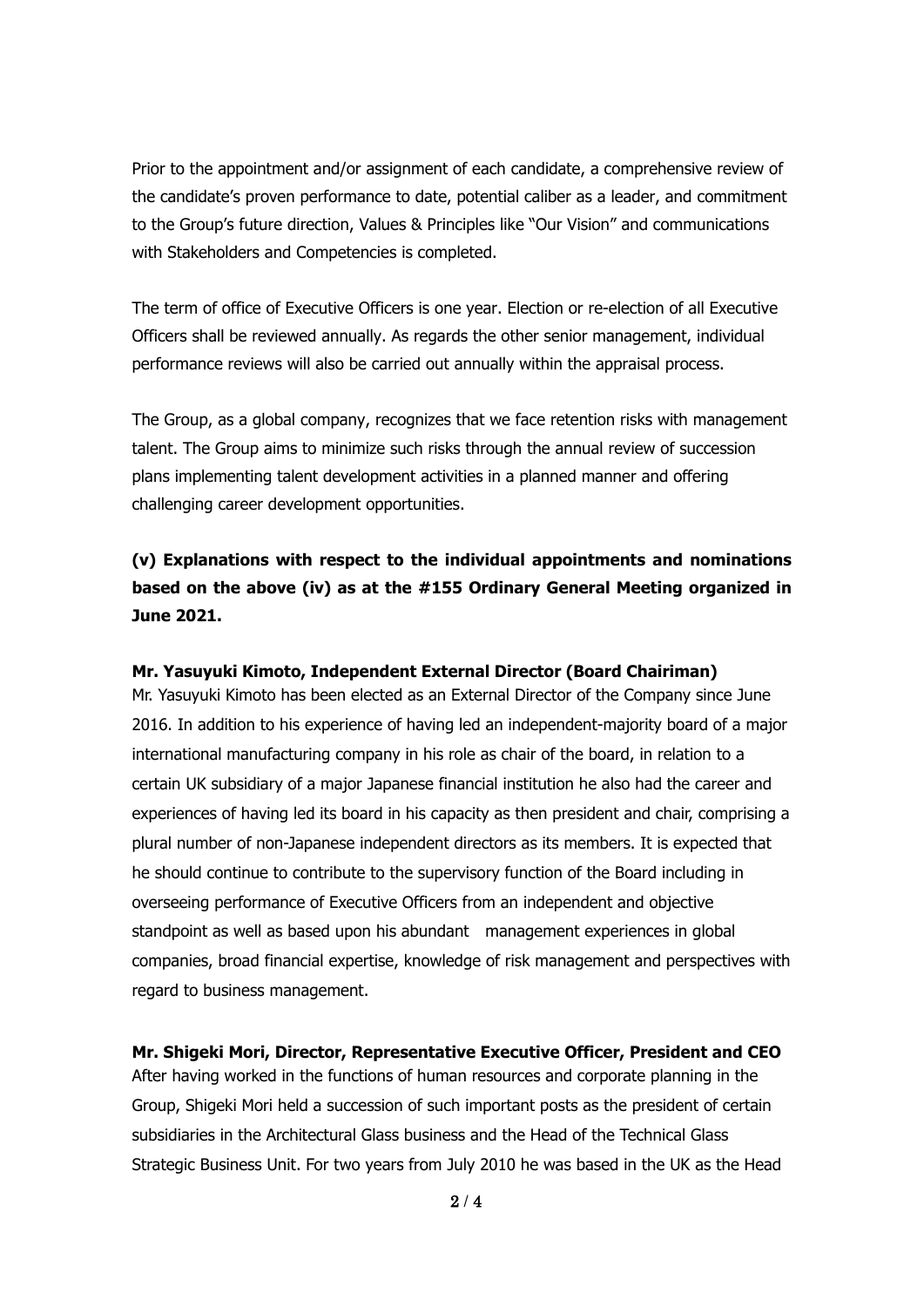of Production, Fabrication and Marketing, UK and South Europe, Architectural Glass. Based upon such career and experiences he was appointed Representative Executive Officer, President and CEO in April 2015 and since then, has taken leadership in the whole Group business. He was also appointed Director in June 2015.It is expected that his knowledge and experience of the Group business will be shared with the Board having him as its member, which we believe contributes to the decision-making function of the Board.

### **Dr. Jörg Raupach Sumiya, Independent External Director**

Dr. Jörg Raupach Sumiya has been elected as an External Director of the Company since June 2019.He has international experience in the field of both business and academia, and is currently a professor at the college of business administration, Ritsumeikan University, one of the Japanese private universities. He is conducting research activities mainly on renewable energy and regional economy.It is expected that he should continue to contribute to the supervisory function of the Board including in overseeing performance of Executive Officers from an independent and objective standpoint as well as based upon his abundant management experiences in global companies and broad knowledge on ESG and portfoliomanagement and perspectives with regard to an academic expert and business management.

#### **Mr. Hiroshi Ishino, Independent External Director**

Mr. Hiroshi Ishino has been elected as an External Director of the Company since July 2020. He was in charge of overseas operations at a major trading company, and since then has been promoting the Group's global strategy as president and CEO of a major international manufacturer. It is expected that he will contribute to the supervisory function of the Board including in overseeing performance of Executive Officers from an independent and objective standpoint as well as based upon his abundant management experiences in global companies and broad knowledge and perspectives with regard to business transformation and business management from manufacturing to sales.

### **Mr. Kunihito Minakawa, Independent External Director**

Mr. Kunihito Minakawa has been elected as an External Director of the Company since July 2020. He was a Managing Executive Officer and an Audit & Supervisory Board Member at a